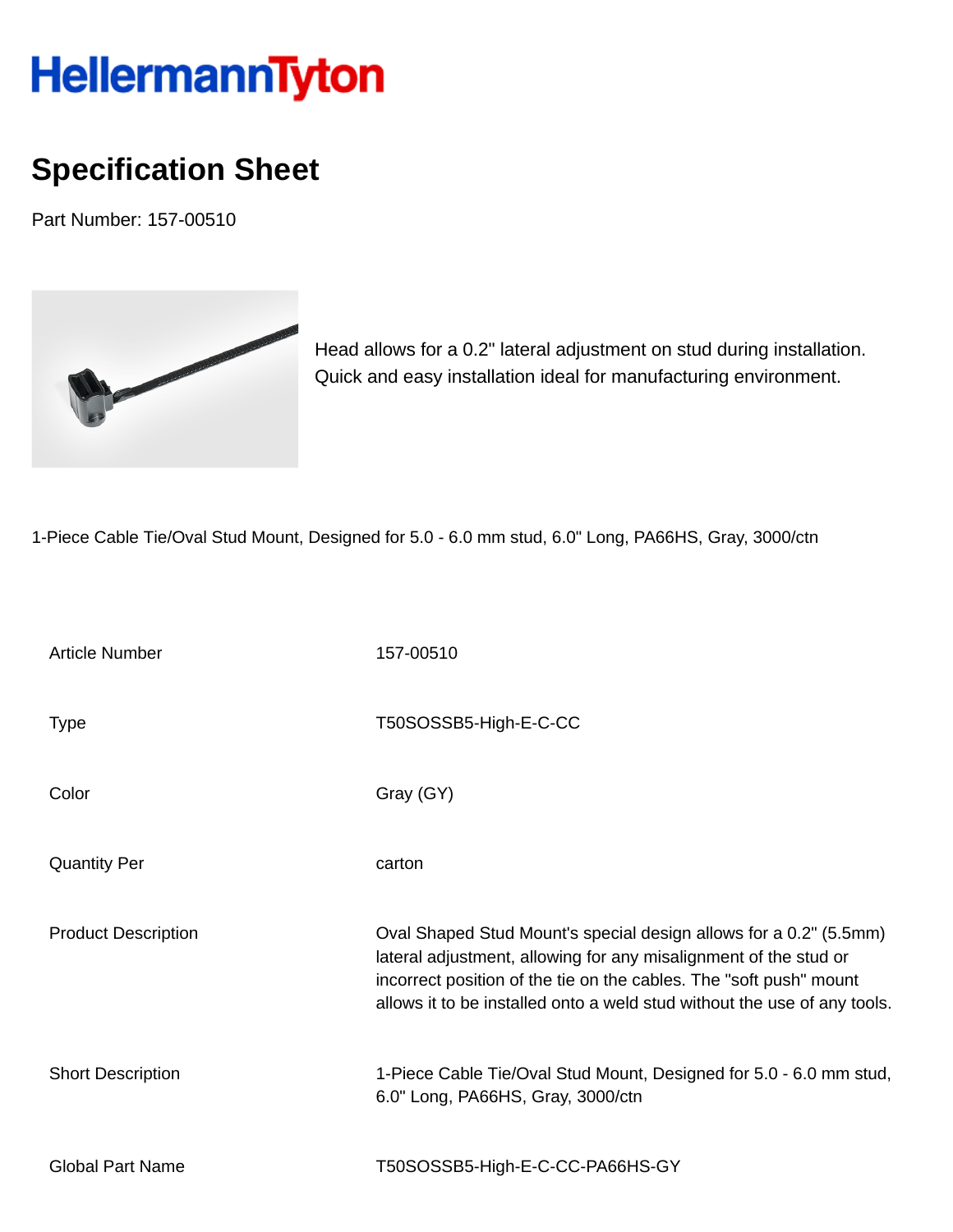| Minimum Tensile Strength (Imperial)   | 50.0                    |  |
|---------------------------------------|-------------------------|--|
| Minimum Tensile Strength (Metric)     | 222.4                   |  |
| Length L (Metric)                     | 167.0                   |  |
| <b>Fixation Method</b>                | <b>Weld Stud Fixing</b> |  |
| <b>Identification Plate Position</b>  | none                    |  |
| <b>Releasable Closure</b>             | No                      |  |
| <b>Tie Closure</b>                    | plastic pawl            |  |
| Variant                               | <b>Outside Serrated</b> |  |
| Width W (Imperial)                    | 0.20                    |  |
| Width W (Metric)                      | 5.0                     |  |
| <b>Bundle Diameter Min (Imperial)</b> | 0.04                    |  |
| <b>Bundle Diameter Min (Metric)</b>   | 1.0                     |  |
| <b>Bundle Diameter Max (Imperial)</b> | 1.38                    |  |
| <b>Bundle Diameter Max (Metric)</b>   | 35.0                    |  |
| Stud Length Max (Metric)              | 14.2                    |  |
| <b>Stud Diameter (Metric)</b>         | 5.0 mm M6               |  |